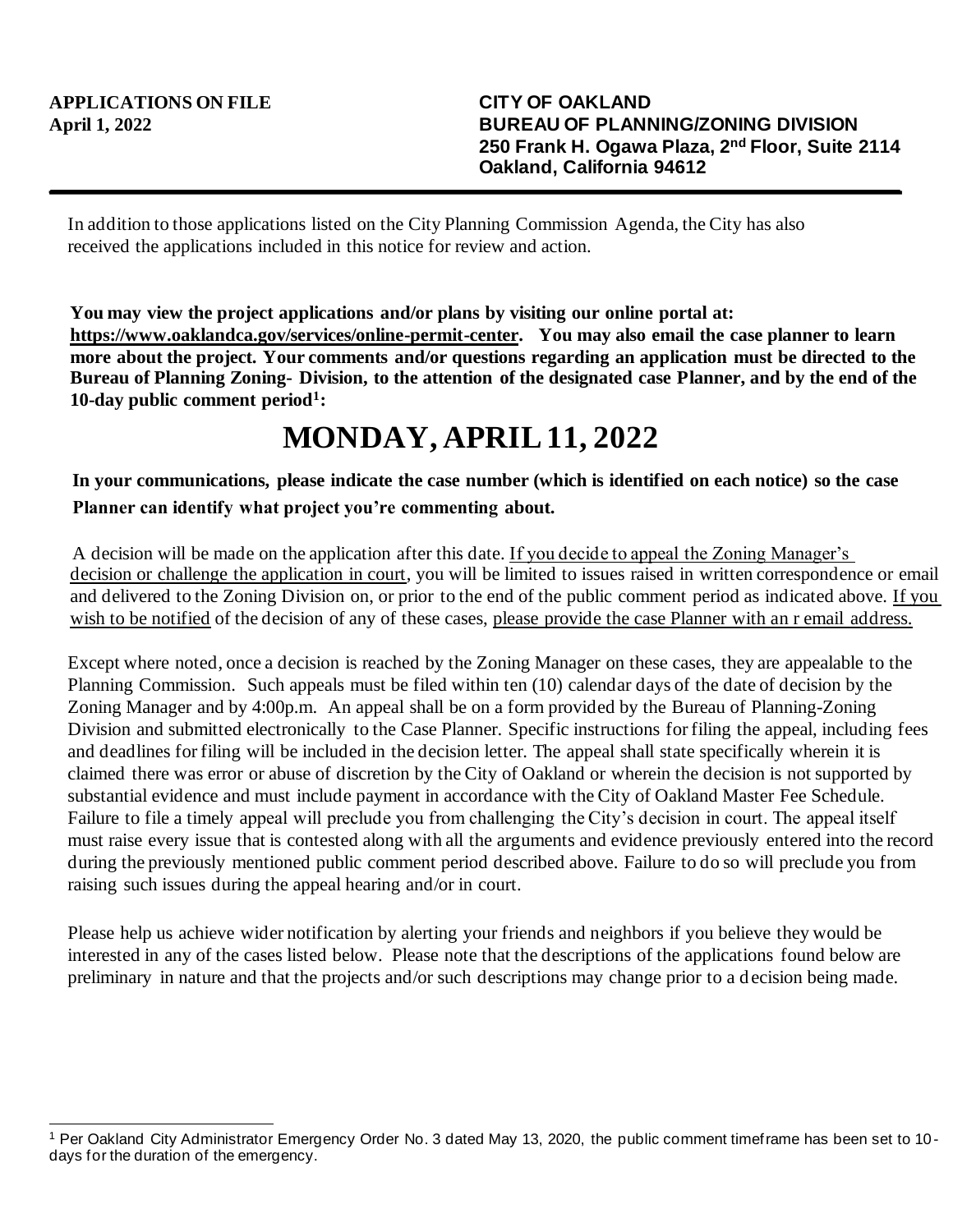| Location:<br>1.                     | 4200 Bemis Street                                                                                                                                                                                                     |
|-------------------------------------|-----------------------------------------------------------------------------------------------------------------------------------------------------------------------------------------------------------------------|
| <b>Assessor's Parcel Number(s):</b> | 048 626201500                                                                                                                                                                                                         |
| <b>Proposal:</b>                    | To construct a 999 square-foot, two-story addition to an existing one-story, 4,281<br>single family home, remove a rear detached pool house and construct a 809-sf<br>accessory building in the rear of the property. |
| Applicant:                          | Mason Wodhams (805) 234-3812                                                                                                                                                                                          |
| Owner:                              | <b>Marcus</b> Peters                                                                                                                                                                                                  |
| <b>Case File Number:</b>            | PLN21177 / T2100140                                                                                                                                                                                                   |
| <b>Planning Permits Required:</b>   | Regular Design Review for residential addition over 1000 square feet.                                                                                                                                                 |
| <b>General Plan:</b>                | Hillside Residential                                                                                                                                                                                                  |
| Zoning:                             | $RH-2 / S-9$                                                                                                                                                                                                          |
| <b>Environmental Determination:</b> | Section 15301 of the State CEQA Guidelines: Existing Facilities and Section 15183<br>of the State CEQA Guidelines: Projects Consistent with a Community Plan, General<br>Plan, or Zoning.                             |
| <b>Historic Status:</b>             | Vacant lot, No historic rating                                                                                                                                                                                        |
| <b>City Council District:</b>       | 7                                                                                                                                                                                                                     |
| <b>Action to be Taken:</b>          | Administrative decision                                                                                                                                                                                               |
| <b>Finality of Decision:</b>        | Appealable to Planning Commission                                                                                                                                                                                     |
| <b>For Further Information:</b>     | Contact Case Planner, Eva Wu at (510) 238-3785 or by email at                                                                                                                                                         |
|                                     | ewu@oaklandca.gov                                                                                                                                                                                                     |

| <b>Location:</b><br>2.              | <b>6507 Melville Drive</b>                                                        |
|-------------------------------------|-----------------------------------------------------------------------------------|
| <b>Assessor's Parcel Number(s):</b> | 048D727304000                                                                     |
| <b>Proposal:</b>                    | Creek Protection Permit Category III application for a rebuild and expansion of a |
|                                     | second story, rear deck to 301 square-feet with stairs, and building façade       |
|                                     | improvements 56' from the top of the creek bank.                                  |
| Applicant:                          | Home Healing Renovations Inc. (510) 813-9600                                      |
| Owner:                              | Alice Grub and Jeff Fleming                                                       |
| <b>Case File Number:</b>            | CP21071                                                                           |
| <b>Planning Permits Required:</b>   | Creek Protection Permit Category III, Section 13.16 of the City of Oakland Creek  |
|                                     | Protection Ordinance, related to construction between 20' and 100' from an        |
|                                     | existing creek                                                                    |
| <b>General Plan:</b>                | Hillside Residential                                                              |
| Zoning:                             | Rh-4 Hillside Residential Zone                                                    |
| <b>Environmental</b>                | Exempt, Section 15301 of the State CEQA Guidelines: Minor additions to existing   |
| Determination:                      | structures.                                                                       |
| <b>Historic Status:</b>             | Non-Historic Property                                                             |
| <b>City Council District:</b>       | $\overline{4}$                                                                    |
| <b>Action to be Taken:</b>          | Pending                                                                           |
| <b>Finality of Decision:</b>        | Appealable to Planning Commission                                                 |
| <b>For Further Information:</b>     | Contact Case Planner, Danny Thai at (510) 238-3584 or by email at                 |
|                                     | dthai@oaklandca.gov.                                                              |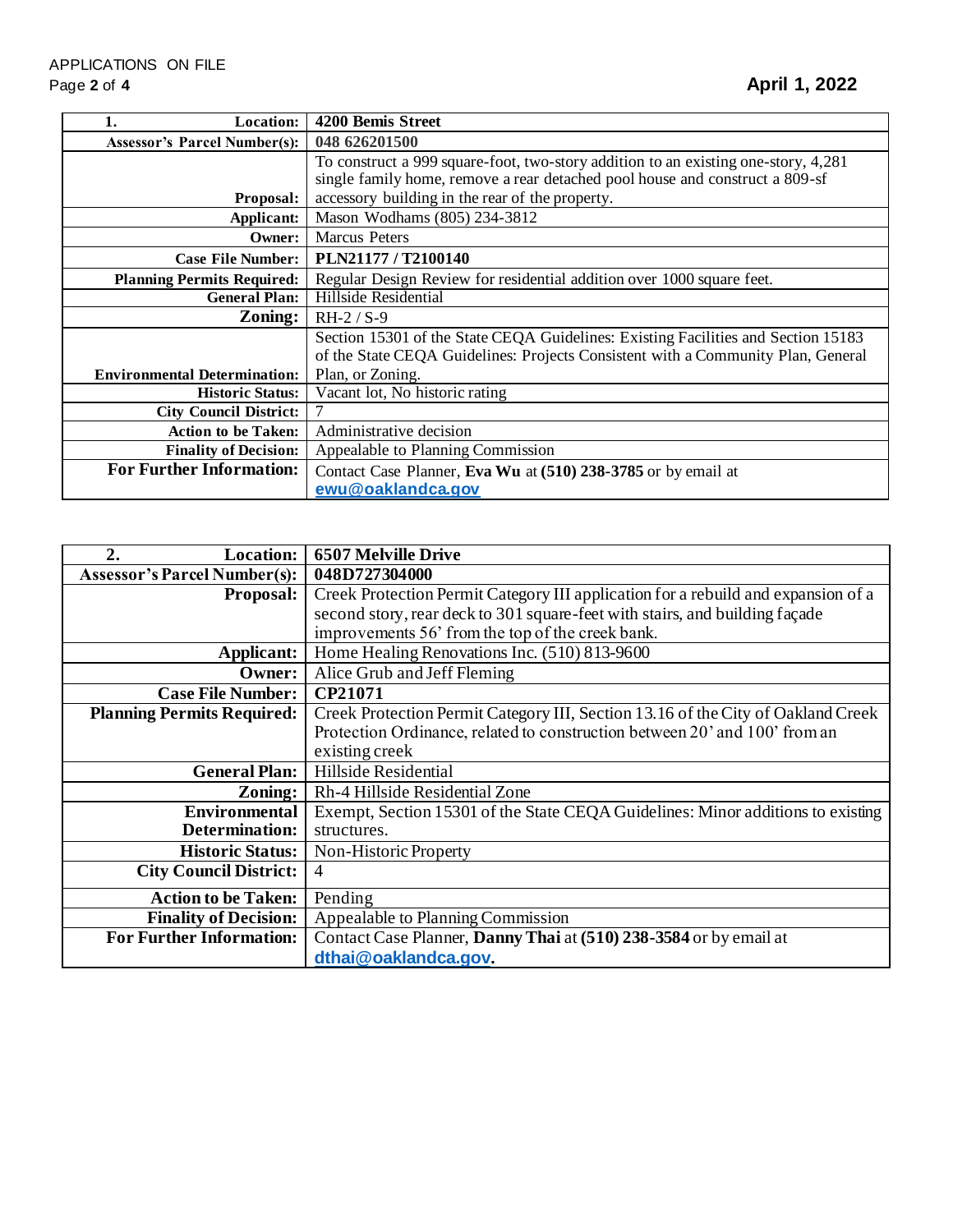| <b>Location:</b><br>3.              | 2725-2727 Fruitvale Avenue                                                         |
|-------------------------------------|------------------------------------------------------------------------------------|
| <b>Assessor's Parcel Number(s):</b> | 026 082004102 & 026 082004103                                                      |
| <b>Proposal:</b>                    | To construct a 1,700 square-foot addition to a one-story commercial building and   |
|                                     | renovation of the existing 2,340 square-foot commercial building. The proposed     |
|                                     | uses include a combined studio-work space and flex space for administrative,       |
|                                     | retail, communication media and personal instruction and improvement services.     |
|                                     | The project will include the merger of two lots                                    |
| Applicant:                          | Andrew Turner (510) 326-6806                                                       |
| Owner:                              | Bay Ridge Development, LLC.                                                        |
| <b>Case File Number:</b>            | <b>PLN21255</b>                                                                    |
| <b>Planning Permits Required:</b>   | Regular Design Review for a non-residential addition; Minor Conditional Use        |
|                                     | Permit to establish Communication Media and Personal Instruction and               |
|                                     | Improvement Services Commercial Activities in the RM-4/C Zone; and Parcel          |
|                                     | Map Waiver to merge two lots                                                       |
| <b>General Plan:</b>                | Mixed Housing Type Residential                                                     |
| Zoning:                             | RM-4/C Zone                                                                        |
| <b>Environmental Determination:</b> | Exempt, Section 15303 (a) of the State CEQA Guidelines; construction of small      |
|                                     | structures; Section 15183 of the State CEQA Guidelines: Projects consistent with a |
|                                     | Community Plan, General Plan or Zoning.                                            |
| <b>Historic Status:</b>             | OCHS: Not a historic property                                                      |
| <b>City Council District:</b>       | 5                                                                                  |
| <b>Action to be Taken:</b>          | Pending                                                                            |
| <b>Finality of Decision:</b>        | Appealable to Planning Commission                                                  |
| <b>For Further Information:</b>     | Contact Case Planner, Jason Madani at (510) 238-4790 or by email at                |
|                                     | jmadani@oaklandca.gov.                                                             |

| <b>Location:</b><br>4.              | 3403 Piedmont Avenue                                                                                                                                                                                                                                                                                                                                                                                                                                                                                                                                                                                                          |
|-------------------------------------|-------------------------------------------------------------------------------------------------------------------------------------------------------------------------------------------------------------------------------------------------------------------------------------------------------------------------------------------------------------------------------------------------------------------------------------------------------------------------------------------------------------------------------------------------------------------------------------------------------------------------------|
| <b>Assessor's Parcel Number(s):</b> | 009-0732-005-02, 009-0732-006-00                                                                                                                                                                                                                                                                                                                                                                                                                                                                                                                                                                                              |
| <b>Proposal:</b>                    | To demolish an existing approximately 2,475-square-foot, single-story commercial<br>structure and surface parking lot and replace it with an eight-story, approximately<br>65,000-square-foot multi-use residential building, up to 85 feet in height at the roof<br>level. The project includes 73 residential units and approximately 1,324 square feet<br>of ground floor commercial space on Piedmont Avenue. The office building at<br>3400 Broadway would remain.                                                                                                                                                       |
|                                     | The project relies on the State Density Bonus Law (California Government Code<br>Sections 65915-65918), which requires approval of additional housing units and<br>incentives/concessions when affordable housing is included. The maximum density<br>for the site, without a density bonus, is 63 dwelling units. The project is currently<br>proposing that a total of 14 of the units (6 studios and 8 two-bedroom units) would<br>be made available at Moderate Income levels (81-120% of the average median<br>income), which allows for a 16 percent density bonus equating to an allowance of<br>73 units on the site. |
|                                     | The project includes two incentives per the State Density Bonus Law: 27 parking<br>spaces are proposed when 49 are required and 2,038 square feet of open space is<br>provided while 5,355 square feet of open space is required.                                                                                                                                                                                                                                                                                                                                                                                             |
| Applicant:                          | Jeremy Harris (858) 449-5270                                                                                                                                                                                                                                                                                                                                                                                                                                                                                                                                                                                                  |
| Owner:                              | <b>Oakland-Piedmont Properties</b>                                                                                                                                                                                                                                                                                                                                                                                                                                                                                                                                                                                            |
| <b>Case File Number:</b>            | <b>PLN21042</b>                                                                                                                                                                                                                                                                                                                                                                                                                                                                                                                                                                                                               |
| <b>Planning Permits Required:</b>   | Regular Design Review for new construction and a Parcel Map Waiver to merge<br>two lots.                                                                                                                                                                                                                                                                                                                                                                                                                                                                                                                                      |
| <b>General Plan:</b>                | <b>Community Commercial</b>                                                                                                                                                                                                                                                                                                                                                                                                                                                                                                                                                                                                   |